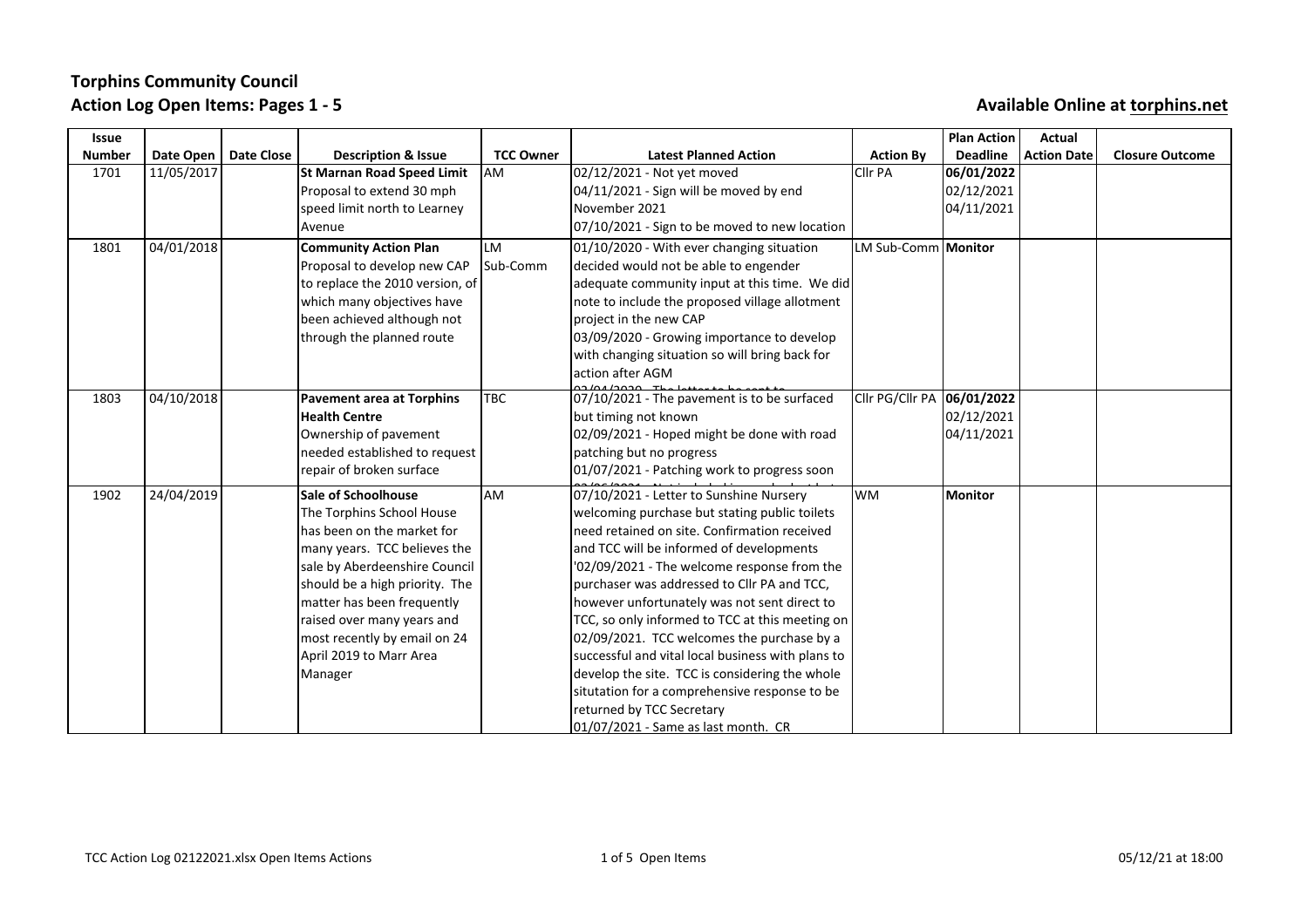| Issue         |                        |                                  |                  |                                                                                           |                  | <b>Plan Action</b> | Actual                 |                        |
|---------------|------------------------|----------------------------------|------------------|-------------------------------------------------------------------------------------------|------------------|--------------------|------------------------|------------------------|
| <b>Number</b> | Date Open   Date Close | <b>Description &amp; Issue</b>   | <b>TCC Owner</b> | <b>Latest Planned Action</b>                                                              | <b>Action By</b> |                    | Deadline   Action Date | <b>Closure Outcome</b> |
| 1903          | 02/05/2019             | <b>Learney Hall Curtains</b>     | <b>WM</b>        | $02/12/2021$ - Three curtains are set aside for HS TM                                     |                  | 06/01/2022         |                        |                        |
|               |                        | The curtains in the Learney      |                  | to pick up for re-lining                                                                  | lwm              | 02/12/2021         |                        |                        |
|               |                        | Hall are worn out and            |                  | 07/10/2021 - Contrary to understanding at time HS                                         |                  | 04/11/2021         |                        |                        |
|               |                        | dilapidated, requiring repair or |                  | of site visit in June 2021 TCC advised now by                                             |                  |                    |                        |                        |
|               |                        | replacement. The matter has      |                  | Tracey Morris that blinds were not specified for                                          |                  |                    |                        |                        |
|               |                        | lbeen first raised in 2014 and   |                  | three stage windows. Tracey to arrange for old                                            |                  |                    |                        |                        |
|               |                        | the latest phase started with    |                  | curtains to be rehung but no linings. TCC                                                 |                  |                    |                        |                        |
|               |                        | Aberdeenshire raising a          |                  | agreed to buy fire safe lining material and                                               |                  |                    |                        |                        |
|               |                        | Purchase Order in April 2019     |                  | accept the gracious offer from Rev Holly Smith                                            |                  |                    |                        |                        |
|               |                        | after TCC independently          |                  | to sew in the new linings. Sec to contact TM                                              |                  |                    |                        |                        |
|               |                        | obtained and offered a quote     |                  | 02/09/2021 - We are pleased the blinds have                                               |                  |                    |                        |                        |
|               |                        |                                  |                  | now been installed and the old curtain fittings                                           |                  |                    |                        |                        |
|               |                        |                                  |                  | removed. Unfortunately we note the three                                                  |                  |                    |                        |                        |
|               |                        |                                  |                  | windows behind the stage have not been fitted.                                            |                  |                    |                        |                        |
| 1909          | 03/10/2019             | Core Path exit to road at        | lwm              | 04/06/2020 - Delay due to COVID-19                                                        | lwm              | 06/01/2022         |                        |                        |
|               |                        | Wester Beltie                    |                  | 05/03/2020 - Roads Dept reviewing proposals                                               |                  |                    |                        |                        |
|               |                        | The Core Path on the former      |                  | with Steve Grav                                                                           |                  |                    |                        |                        |
|               |                        | railway line has a ramp to the   |                  | 06/02/2020 - Steve Gray reviewing options                                                 |                  |                    |                        |                        |
|               |                        | road at Wester Beltie. TCC       |                  | following meeting with WM at site.                                                        |                  |                    |                        |                        |
|               |                        | received a concern from a        |                  | 09/01/2020 - Steve Gray of AC has requested                                               |                  |                    |                        |                        |
|               |                        | resident about the steep and     |                  | explanation and proposals from WM. WM will                                                |                  |                    |                        |                        |
|               |                        | unsafe exit to the road          |                  | meet SG on site in January and correspond as                                              |                  |                    |                        |                        |
|               |                        |                                  |                  | necessary                                                                                 |                  |                    |                        |                        |
| 1910          | 03/10/2019             | <b>Park Pavilion</b>             | led              | 05/12/2019 - Environmental Planning are<br>07/10/2021 - Council to install outside switch | <b>Clir PA</b>   | 02/12/2021         |                        |                        |
|               |                        | The deteriorating condition of   |                  | for lights and will make repairs but timing not                                           |                  | 04/11/2021         |                        |                        |
|               |                        | the park pavilion needs          |                  | known                                                                                     |                  |                    |                        |                        |
|               |                        | lattention to maintain the       |                  | 01/07/2021 - Repairs to the pavilion have been                                            |                  |                    |                        |                        |
|               |                        | building in proper working       |                  | approved and will proceeed soon                                                           |                  |                    |                        |                        |
|               |                        | lorder                           |                  | 03/06/2021 - No report                                                                    |                  |                    |                        |                        |
|               |                        |                                  |                  | $07/01/2021$ No now range                                                                 |                  |                    |                        |                        |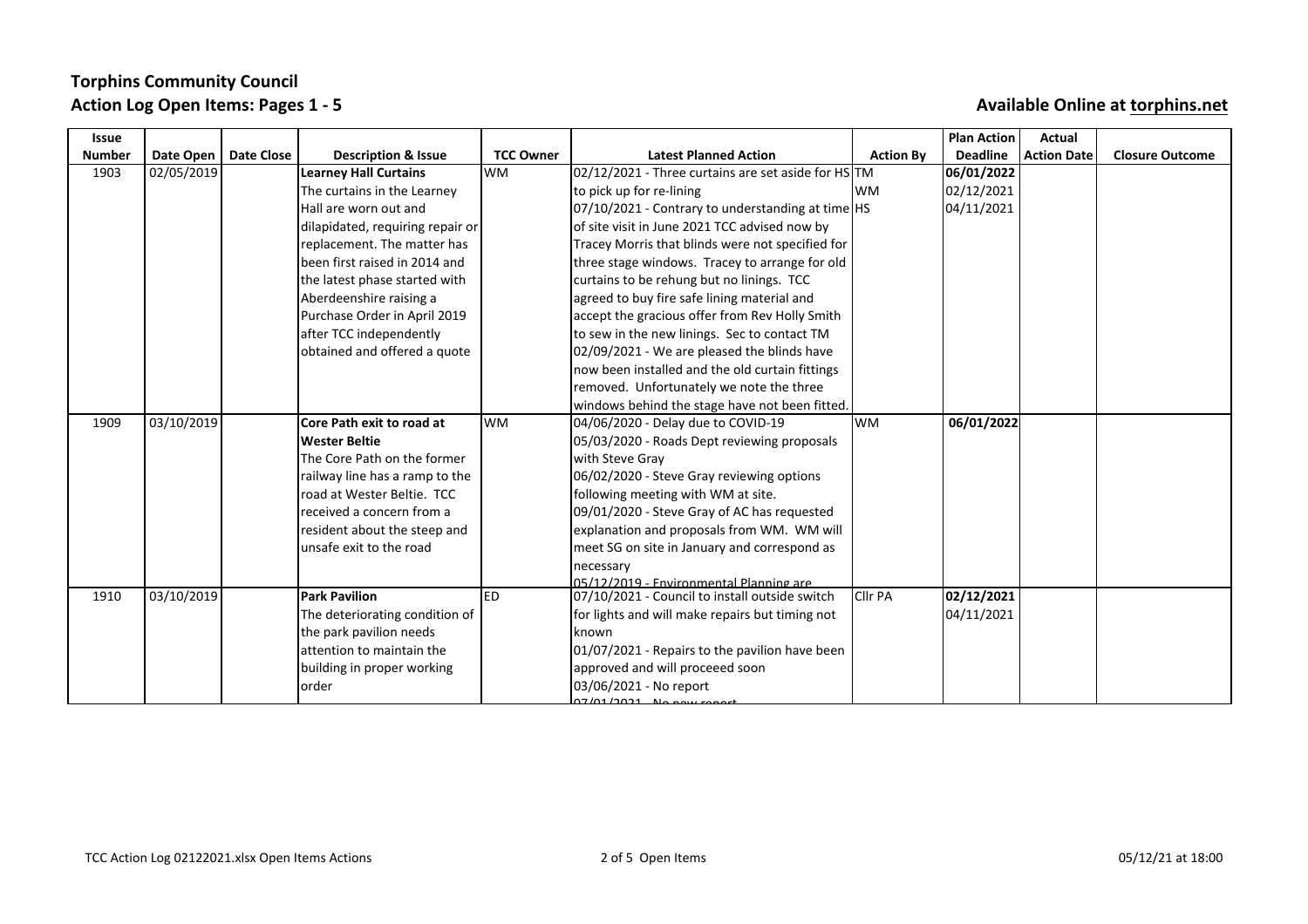| <b>Issue</b>  |                        |            |                                      |                  |                                                       |                  | <b>Plan Action</b> | Actual             |                        |
|---------------|------------------------|------------|--------------------------------------|------------------|-------------------------------------------------------|------------------|--------------------|--------------------|------------------------|
| <b>Number</b> | Date Open              | Date Close | <b>Description &amp; Issue</b>       | <b>TCC Owner</b> | <b>Latest Planned Action</b>                          | <b>Action By</b> | <b>Deadline</b>    | <b>Action Date</b> | <b>Closure Outcome</b> |
| 1912          | 07/11/2019             |            | Park Drainage                        | ED               | 04/11/2021 - Report awaited. Large volumes of Cllr PA |                  | 06/01/2022         |                    |                        |
|               |                        |            | The planned work at the              |                  | water emitting in area at south east corner of        |                  | 02/12/2021         |                    |                        |
|               |                        |            | eastern end of the park has          |                  | park during recent rains.                             |                  | 04/11/2021         |                    |                        |
|               |                        |            | not been addressed and               |                  | 07/10/2021 - Site visit of AC with TCC revealed       |                  |                    |                    |                        |
|               |                        |            | during recent wet weather            |                  | water from Granpian Terrace draining to park.         |                  |                    |                    |                        |
|               |                        |            | there has been flooding at the       |                  | Investigations producing new information that         |                  |                    |                    |                        |
|               |                        |            | south east corner on the old         |                  | may lead to a solution but investigations             |                  |                    |                    |                        |
|               |                        |            | railway line core path               |                  | continuing for further report to be submitted         |                  |                    |                    |                        |
|               |                        |            |                                      |                  | from Officers                                         |                  |                    |                    |                        |
| 1913          | 07/11/2019             |            | <b>Village Notice Board Map</b>      | lwm              | 01/07/2021 - The digital map file has been            | lwm              | 06/01/2022         |                    |                        |
|               |                        |            | The map in the notice board is       |                  | updated by AM and after minor changes will be AM      |                  | 02/12/2021         |                    |                        |
|               |                        |            | faded and needs replaced             |                  | available for WM to order Trespa map panel            |                  | 04/11/2021         |                    |                        |
| 2010          | $\frac{1}{03/09}/2020$ |            | <b>Excessive Speed on A980 at</b>    | <b>TCC</b>       | 07/11/2021 - Police speed check recorded no           | Cllr PA          | 06/01/2022         |                    |                        |
|               |                        |            | Sundaywells and need for             |                  | overall significant speeding. Problem relates to      |                  | 02/12/2021         |                    |                        |
|               |                        |            | Police action                        |                  | limited instances of excessive speed. Cllr PA to      |                  | 04/11/2021         |                    |                        |
|               |                        |            |                                      |                  | meet Police, Roads, TCC, Mr. Duff                     |                  | 07/10/2021         |                    |                        |
| 2012          | 03/12/2020             |            | <b>Torphins Community</b>            | <b>TCC</b>       | 02/11/2021 - Large public attendance at               | <b>CR</b>        | 06/01/2022         |                    |                        |
|               |                        |            | <b>Resilience Plan annual review</b> |                  | meeting to express concerns on Community              |                  | 02/12/2021         |                    |                        |
|               |                        |            |                                      |                  | Resilience and make recommendations.                  |                  | 04/11/2021         |                    |                        |
|               |                        |            |                                      |                  | Collected names of Volunteers for future and          |                  |                    |                    |                        |
|               |                        |            |                                      |                  | resolved to redevelop the plan, working with          |                  |                    |                    |                        |
|               |                        |            |                                      |                  | the new Volunteer group. SS to represent TCC          |                  |                    |                    |                        |
|               |                        |            |                                      |                  | in process, meeting asap and report progress at       |                  |                    |                    |                        |
|               |                        |            |                                      |                  | January meeting.                                      |                  |                    |                    |                        |
|               |                        |            |                                      |                  | 07/10/2021 - CR to contact Banchory COTAG             |                  |                    |                    |                        |
|               |                        |            |                                      |                  | 4x4 Team with view to incorporate their service       |                  |                    |                    |                        |
|               |                        |            |                                      |                  | in our TCRP. No other changes for this year's         |                  |                    |                    |                        |
|               |                        |            |                                      |                  | review.                                               |                  |                    |                    |                        |
| 2101          | $\frac{04}{02}/2021$   |            | Parking at Scotmid                   | JL               | 07/10/2021 - Roads don't think much can be            | <b>Cllr PA</b>   | Monitor            |                    |                        |
|               |                        |            | Concern about indiscriminate         |                  | done currently.                                       |                  |                    |                    |                        |
|               |                        |            | and somethimes unsafe                |                  | 02/09/2021 - White H-Lines have been                  |                  |                    |                    |                        |
|               |                        |            | parking in the area of Scotmid       |                  | repainted however contraventions continue.            |                  |                    |                    |                        |
| 2102          | 04/02/2021             |            | Village Square Proposal              | AM               | 07/10/2021 - Due to prioirties and changing           | AM               | Monitor            |                    |                        |
|               |                        |            | Plan to develop a public village     |                  | circumstances decided to put in abeyance              |                  |                    |                    |                        |
|               |                        |            | square for Torphins in area of       |                  | 13/05/2021 - After newsletter article obtain          |                  |                    |                    |                        |
|               |                        |            | Learney Hall                         |                  | plan of AC land, draw plans, generate images,         |                  |                    |                    |                        |
|               |                        |            |                                      |                  |                                                       |                  |                    |                    |                        |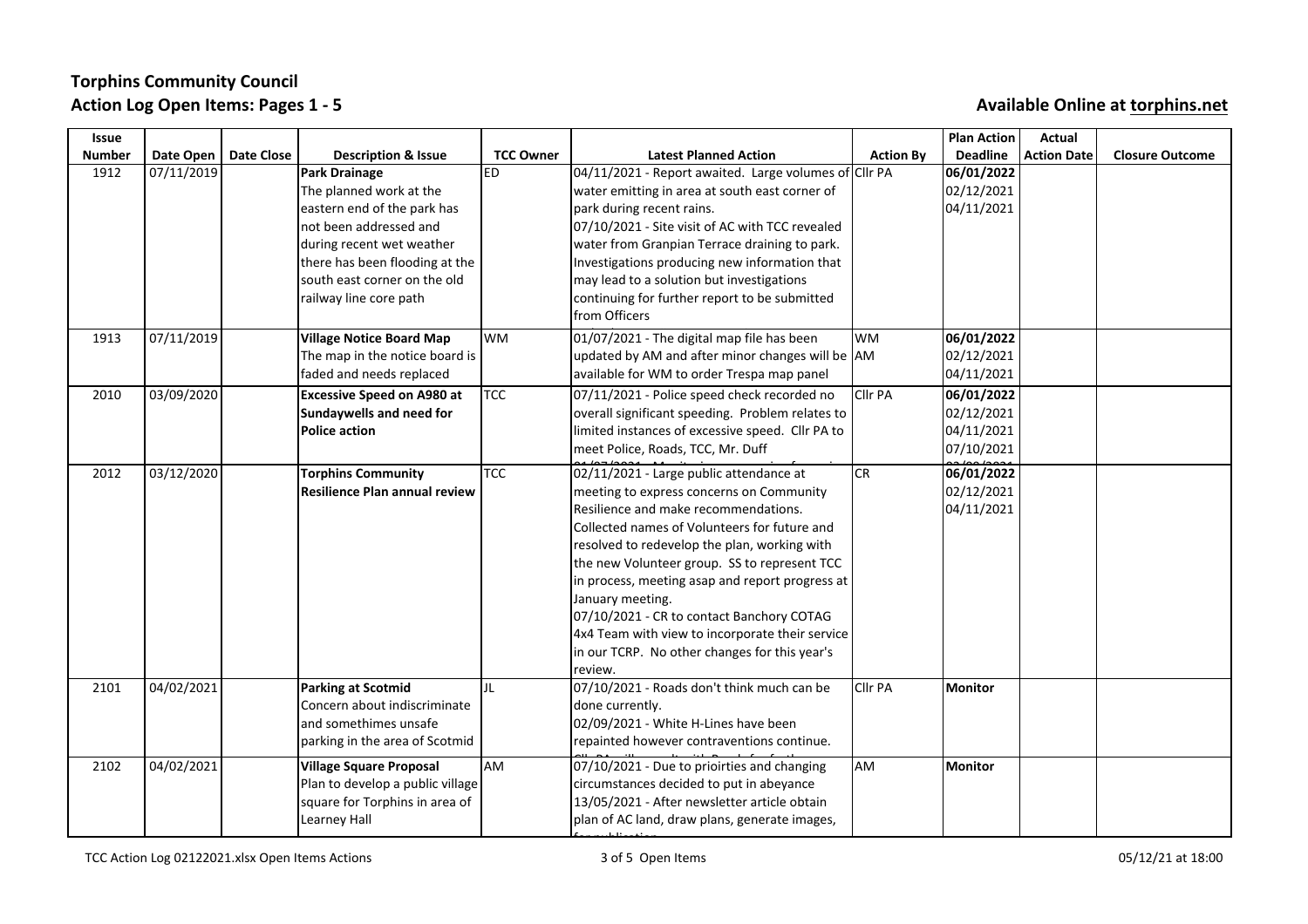| Issue         |            |                   |                                   |                  |                                                    |                  | <b>Plan Action</b> | Actual             |                        |
|---------------|------------|-------------------|-----------------------------------|------------------|----------------------------------------------------|------------------|--------------------|--------------------|------------------------|
| <b>Number</b> | Date Open  | <b>Date Close</b> | <b>Description &amp; Issue</b>    | <b>TCC Owner</b> | <b>Latest Planned Action</b>                       | <b>Action By</b> | <b>Deadline</b>    | <b>Action Date</b> | <b>Closure Outcome</b> |
| 2109          | 01/07/2021 |                   | <b>Additional AED for village</b> | ED.              | 02/12/2021 - Suggestion to approach Vet and        | ED               | 06/01/2022         |                    |                        |
|               |            |                   |                                   |                  | Garage again as potential locations.               |                  | 02/12/2021         |                    |                        |
|               |            |                   |                                   |                  | 04/11/2021 - No more action on new AED.            |                  | 04/11/2021         |                    |                        |
|               |            |                   |                                   |                  | Noted Scotmid unit was used recently but not       |                  |                    |                    |                        |
|               |            |                   |                                   |                  | activiated. Follow up with Scotmed and FIrst       |                  |                    |                    |                        |
|               |            |                   |                                   |                  | Responders to ensure checked and fully             |                  |                    |                    |                        |
|               |            |                   |                                   |                  | operational after having been returned             |                  |                    |                    |                        |
|               |            |                   |                                   |                  | 01/07/2021 - ED suggested an additional AED        |                  |                    |                    |                        |
|               |            |                   |                                   |                  | would be beneficial to the village and             |                  |                    |                    |                        |
|               |            |                   |                                   |                  | recommended the Golf Club as a potential           |                  |                    |                    |                        |
|               |            |                   |                                   |                  | location. After discussion of ideas it was         |                  |                    |                    |                        |
|               |            |                   |                                   |                  | decided to revisit later in year.                  |                  |                    |                    |                        |
| 2110          | 02/09/2021 |                   | <b>Trees on Grampian Terrace</b>  | led              | 04/11/2021 - Resolved to delay consultation        | ED               | 07/04/2022         |                    |                        |
|               |            |                   | Diseased trees to be replaced     |                  | until spring 2022 when back in leaf.               | Cllr PA          |                    |                    |                        |
|               |            |                   |                                   |                  | 07/10/2021 - Detail proposals from Service         |                  |                    |                    |                        |
|               |            |                   |                                   |                  | reveal not enough space in park for replanting.    |                  |                    |                    |                        |
|               |            |                   |                                   |                  | TCC to consult on what to do with trees and        |                  |                    |                    |                        |
|               |            |                   |                                   |                  | how to communicate with public                     |                  |                    |                    |                        |
| 2111          | 02/09/2021 |                   | <b>Further Festive Light</b>      | led              | 02/12/2022 - New garlands delayed till January. ED |                  | 06/01/2022         |                    |                        |
|               |            |                   | Improvements                      |                  | Tree and lights all erected by 5/12/21             |                  |                    |                    |                        |
|               |            |                   | Funding, procurement,             |                  | 04/11/2021 - New school tree lights received       |                  |                    |                    |                        |
|               |            |                   | installation                      |                  | and new lamp post lights ordered. Christmas        |                  |                    |                    |                        |
|               |            |                   |                                   |                  | tree to be delivered 26/12/2021 with lights to     |                  |                    |                    |                        |
|               |            |                   |                                   |                  | be erected pn 26th and 27th December 2021.         |                  |                    |                    |                        |
|               |            |                   |                                   |                  | ED contacted Messrs. Edgar and Arbuthnott for      |                  |                    |                    |                        |
| 2112          | 02/09/2021 |                   | Memorial to Unknown Dead          | ED.              | 04/11/2021 - No news. WM to follow up.             | Cllr PA          | 06/01/2022         |                    |                        |
|               |            |                   | at Torphins Cemetery              |                  | 07/10/2021 - Resident wil repair the sundial       | ED.              | 02/12/2021         |                    |                        |
|               |            |                   | Memorial to be repaired and       |                  | after submitting plan. Limited other cleaning      | <b>WM</b>        | 04/11/2021         |                    |                        |
|               |            |                   | refurbished                       |                  | could be done. Site generally okay. Follow up      |                  | 07/10/2021         |                    |                        |
|               |            |                   |                                   |                  | with progress.                                     |                  |                    |                    |                        |
|               |            |                   |                                   |                  | 02/09/2021 - Resident has volunteered to           |                  |                    |                    |                        |
|               |            |                   |                                   |                  | repair the sundial. Cllr PA will have Landscape    |                  |                    |                    |                        |
|               |            |                   |                                   |                  | Services provide a list of requirements for the    |                  |                    |                    |                        |
|               |            |                   |                                   |                  | work in the cemetery and TCC will coordinate       |                  |                    |                    |                        |
|               |            |                   |                                   |                  | an effort, including contacting the resident to    |                  |                    |                    |                        |
|               |            |                   |                                   |                  | progress.                                          |                  |                    |                    |                        |